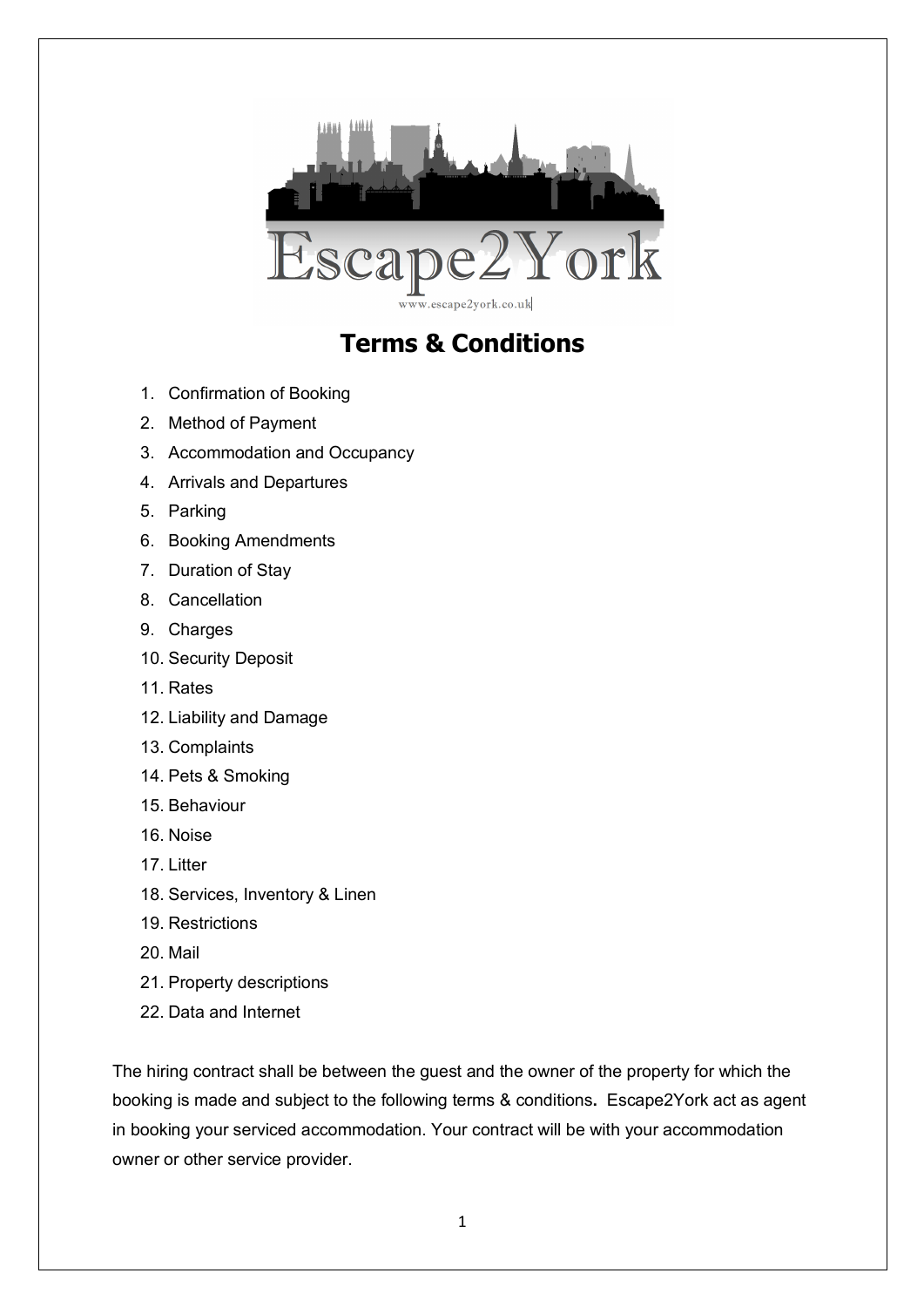In these Terms & Conditions, "you" and "your" means all persons named on the booking (including anyone who is added or substituted at a later date). "We" and "us" means Escape2York "Owner" refers to the owner of the property. Escape2York acts as booking agent and marketeer, working on behalf of the property owner.

# 1. **Confirmation of Booking**

No contract exists until 100% of the rent and a security deposit (if requested) has been paid and a subsequent booking confirmation has been received. Guests must be over 21 years of age.

In order to confirm your stay, a deposit of 25% of the total plus full payment of any extras (or full payment if booking within 28 days of arrival) must be paid at the time of booking.

The balance of the cost of your stay must be received by us not less than 28 days prior to arrival (or at the time of booking if this date has passed). This date will be shown on the booking confirmation. If you have not paid in full and on time we reserve the right to treat your booking as cancelled by you. In this case the cancellation charges set out in this document will be payable.

#### 2. **Method of Payment**

We are pleased to accept the following methods of payment:

- a. Bank Transfer: Pounds sterling
- b. Debit or Credit Card

Bank details are available on request if you intend to pay by bank transfer. This should reach our account net of all bank charges. Please ask your bank to show your name and the property you are booking on the statement. A copy of the transfer should also be sent to us.

Should payment not reach us within the required time we reserve the right to cancel any bookings made and any deposit paid will be forfeit.

# 3. **Accommodation, Occupancy and Use**

The booking shall be deemed for the purpose of the people whose names appear on the booking form. The number of people permitted to occupy each apartment is limited to the number of beds, a maximum of 2 people within one bedroom and 4 people within 2 bedrooms. If the number of people permitted to occupy an apartment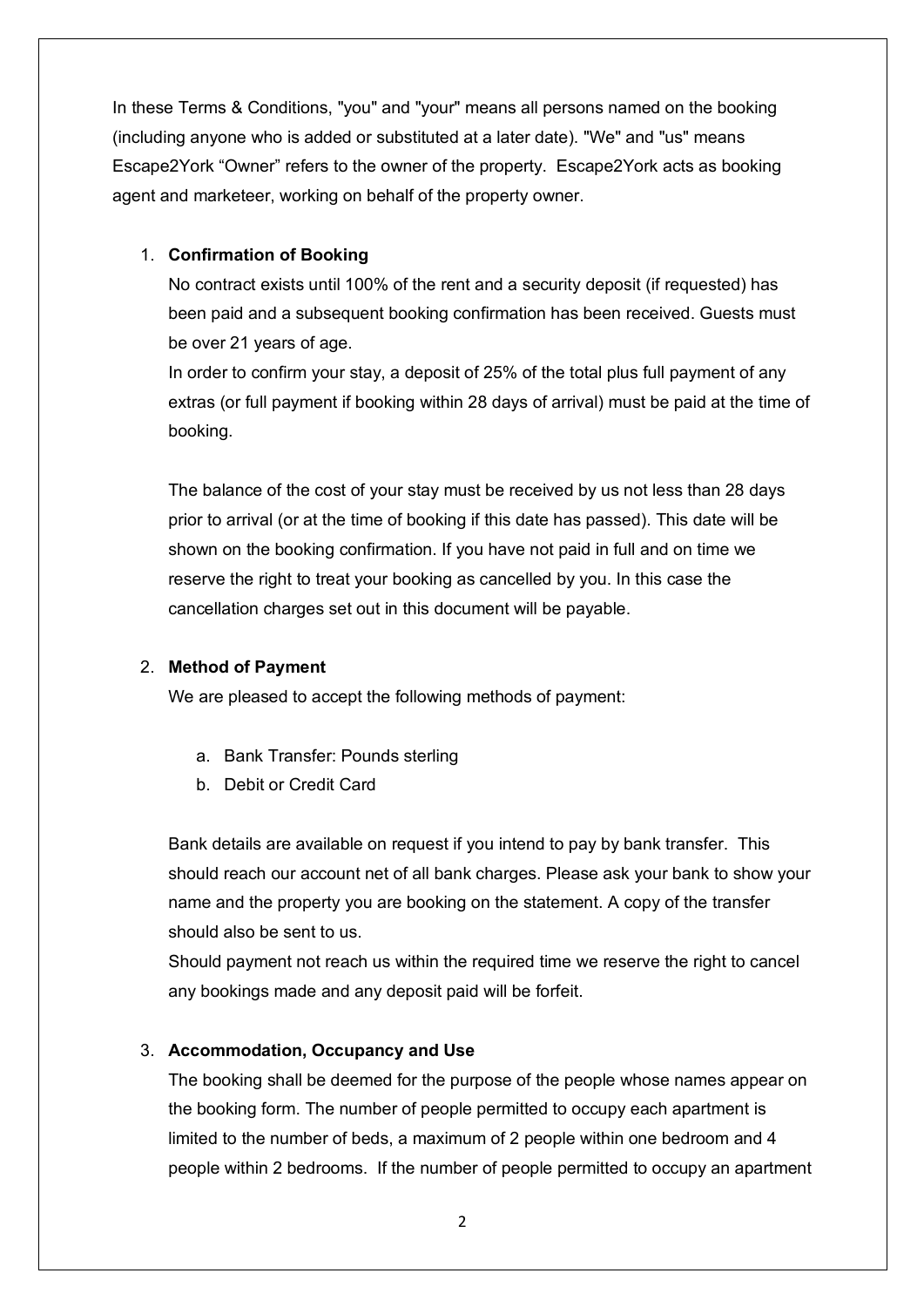is exceeded we reserve the right to make an additional charge. Booking shall not be accepted from parties of young people and the owners and Escape2York reserve the right to refuse or revoke any bookings from parties which may in their/our opinion be unsuitable for the property concerned.

The apartment is available for private residential use only, and cannot be used for trade, business or profession or for any illegal immoral or improper purpose.

## 4. **Arrivals and Departures**

Apartments are reserved from 3pm on the day of arrival to 10.30am on the day of departure. Late departures will be charged at 50% of a daily rate.

A meet and greet service is provided so details of arrival times will be requested prior to your arrival.

## 5. **Parking**

The apartments each have a designated parking space, parking is not permitted anywhere within else within the development. Cars parked in designated parking spaces must display the parking permit provided at all times. The parking permit should be left in the apartment on your departure. Loss or failure to leave the permit will result in a £30 charge for a replacement.

#### 6. **Booking Amendments**

If you wish to alter your booking (e.g. change the dates of your stay or the accommodation requested), we will use all our efforts to comply with your request, however you will be obliged to pay any additional expenses that are incurred as a result (e.g. cancellation fees).

# 7. **Duration of Stay**

Guests who do not stay for the full period of their booking will be charged for the full duration, unless the accommodation can be re-let.

## 8. **Cancellation**

No refunds will be made for non-arrivals. Where cancellation is received more than 30 days prior to arrival the deposit will be refunded. Where cancellation is received more than 14 days prior to arrival, 50% of the accommodation charge will be refunded. Where cancellation is less than 14 days cancellation refunds of accommodation charges are made subject to the property being re-let. **A minimum of 1 weeks' notice is required once the property has been occupied**.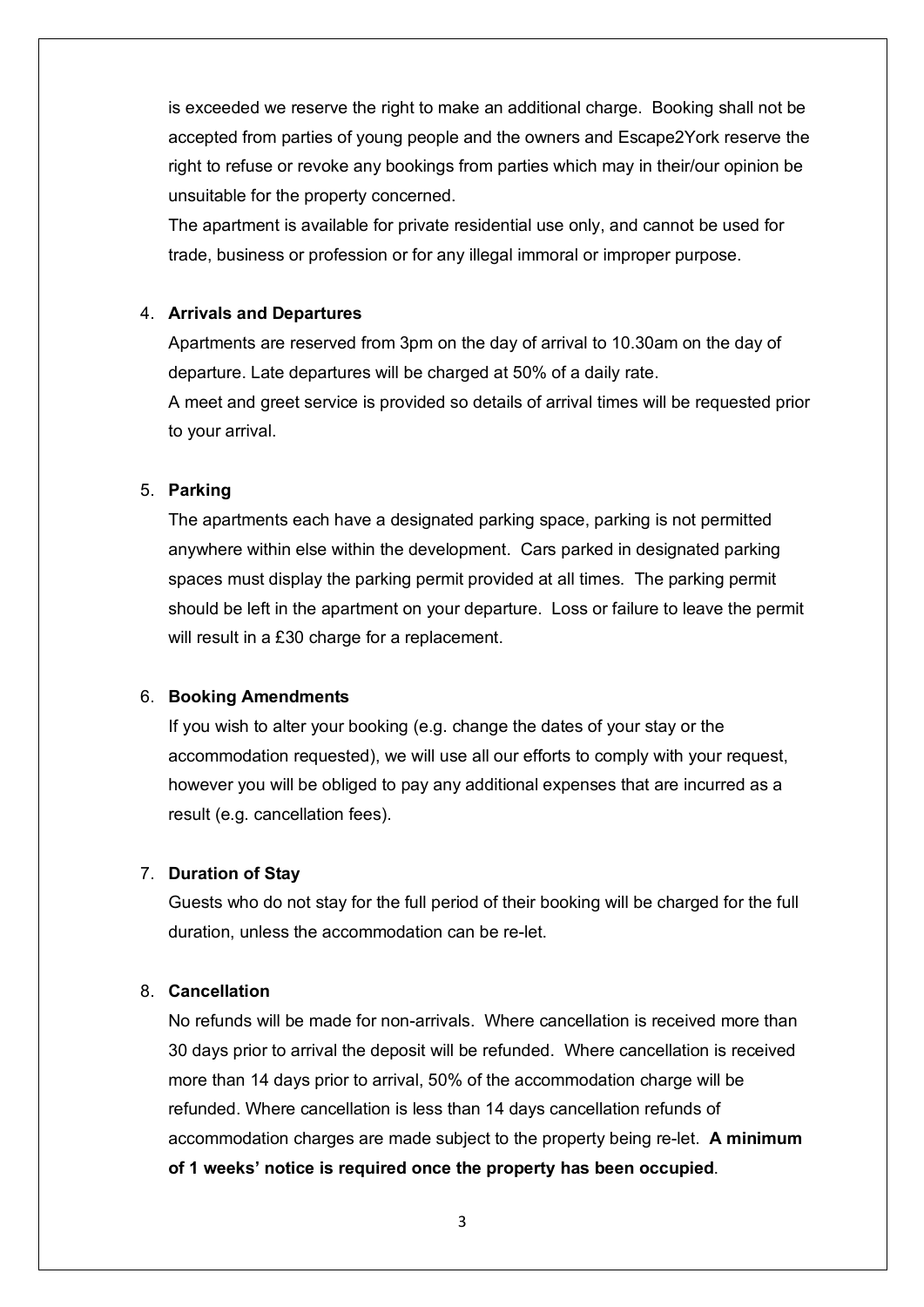Depending on the reasons for your cancellation, you may be able to reclaim cancellation charges from your insurance company, if you have taken out travel insurance. **We recommend that clients purchase adequate travel insurance.**

### 9. **Charges**

All charges are subject to the individual property conditions.

#### 10. **Security Deposit**

When a security deposit is paid, it is fully refundable after departure less any outstanding or additional charges and the cost of any damage incurred during your stay. The security deposit is held with Escape2York and the deposit will be returned within 10 days from the end date of the stay subject to any dispute. The monies will be refunded by BACS transfer (we reserve the right to charge for this service if the bank so requires).

#### 11. **Rates**

All rates quoted are based on the rates prevailing at the time that a booking is confirmed. Once a booking has been confirmed we will not change the rate quoted unless you change the booking. VAT is charged at the rate in force at the time of invoicing. Rates are subject to change without notice and may vary for currency exchange movements where applicable between UK and overseas locations.

## 12. **Liability and Damage.**

Escape2York cannot be held responsible in any way for loss of or damage to, contents, furniture, fittings or any personal belongings at the property locations, including parked cars. Nor can we be held liable for the acts or defaults caused by third parties. You are advised to ensure your own insurance policies cover loss or damage to personal property during your stay. Guests are advised to take out adequate travel and personal insurance. All damages and breakages are the legal liability of you, the hirer and should be notified to Escape2York or the owner before the end of your stay. Normally minor damage or breakages will not be charged but in circumstances where extra cleaning is required or there has been breakage or damage beyond what is reasonably expected, Escape2York reserve the right to charge you for any additional costs incurred as a consequence and may, at their discretion refuse further bookings.

4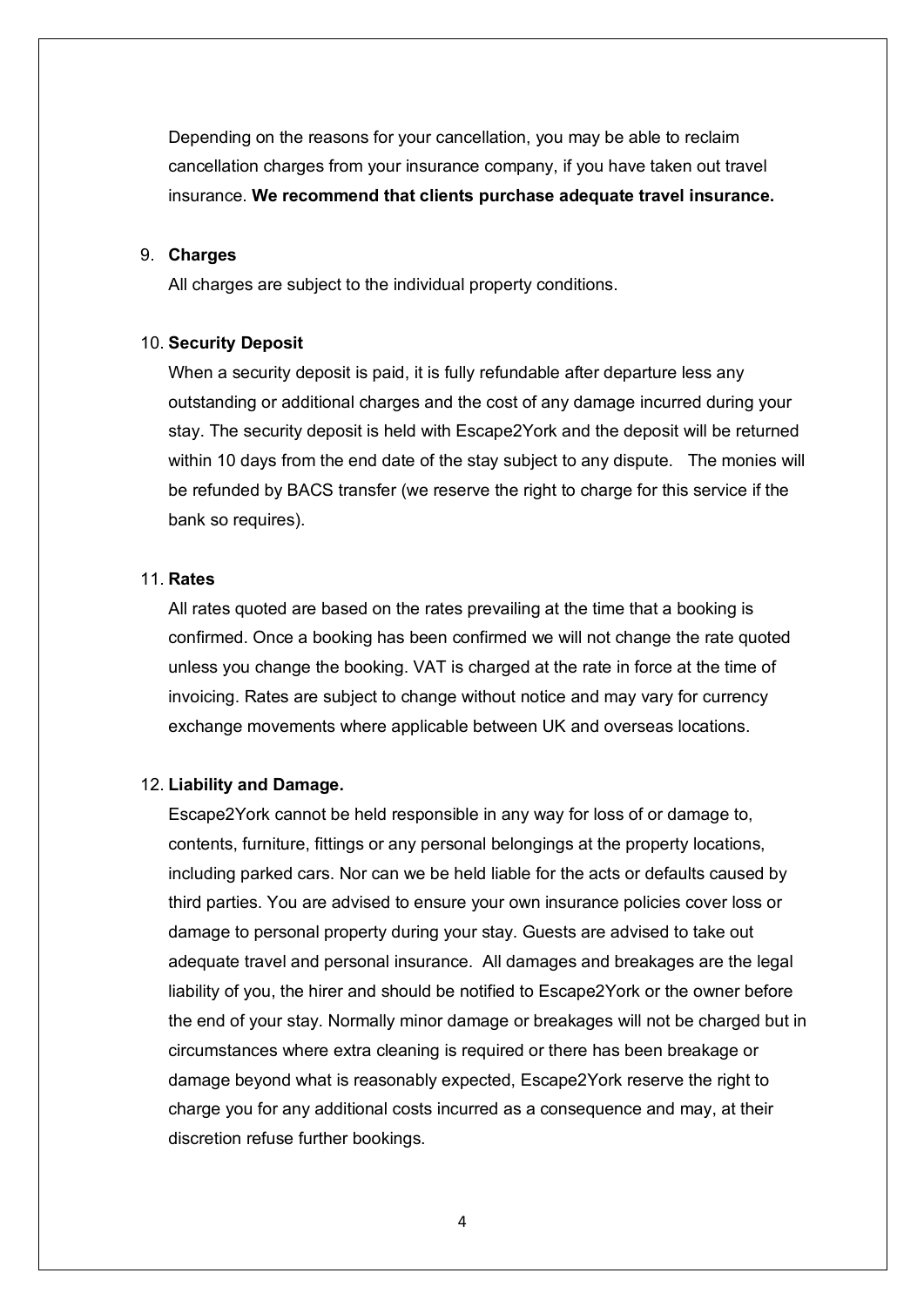**Should you find on arrival any damage or non working items, they must be reported to Escape2York or the owner immediately so that matters can be rectified.** 

#### 13. **Complaints**

We do not expect and certainly do not want dissatisfied guests, but in the event that you are not entirely satisfied with the service offered, you should notify Escape2York in the first instance. If the problem cannot be resolved during your stay, you should contact Escape2York in writing.

## 14. **Pets & Smoking**

No pets are permitted in the apartments or the development. Smoking is strictly prohibited in the development and on apartment balconies (including common areas, car park, cycle store, gardens or bin store). Smoking in a property will result in the damage deposit being withheld.

#### 15. **Behaviour**

You accept responsibility for any damage or loss caused by you or any member of your party. Full payment for any such damage or loss must be paid direct to us at the time. If you fail to do so, you will be responsible for meeting any legal costs we incur in full in recovering payment from you.

We expect all guests to have consideration for other people. If in our reasonable opinion you or any member of your party behaves in such a way as to cause or be likely to cause danger, upset or distress to any third party or damage to the property, we are entitled, without prior notice, to terminate the occupation of the person(s) concerned. In this situation, the person(s) concerned will be required to leave the accommodation. We will have no further responsibility toward such person(s). No refunds will be made and we will not pay any expenses or costs incurred as a result of the termination. Serious complaints regarding behaviour and specifically failure to agree to our noise policy below may result in part or full retention of your security deposit.

## 16. **Noise**

Guests are not to play any equipment or instrument for reproducing or making sound so as to be unreasonably audible in any of the other apartments. Your use of the

5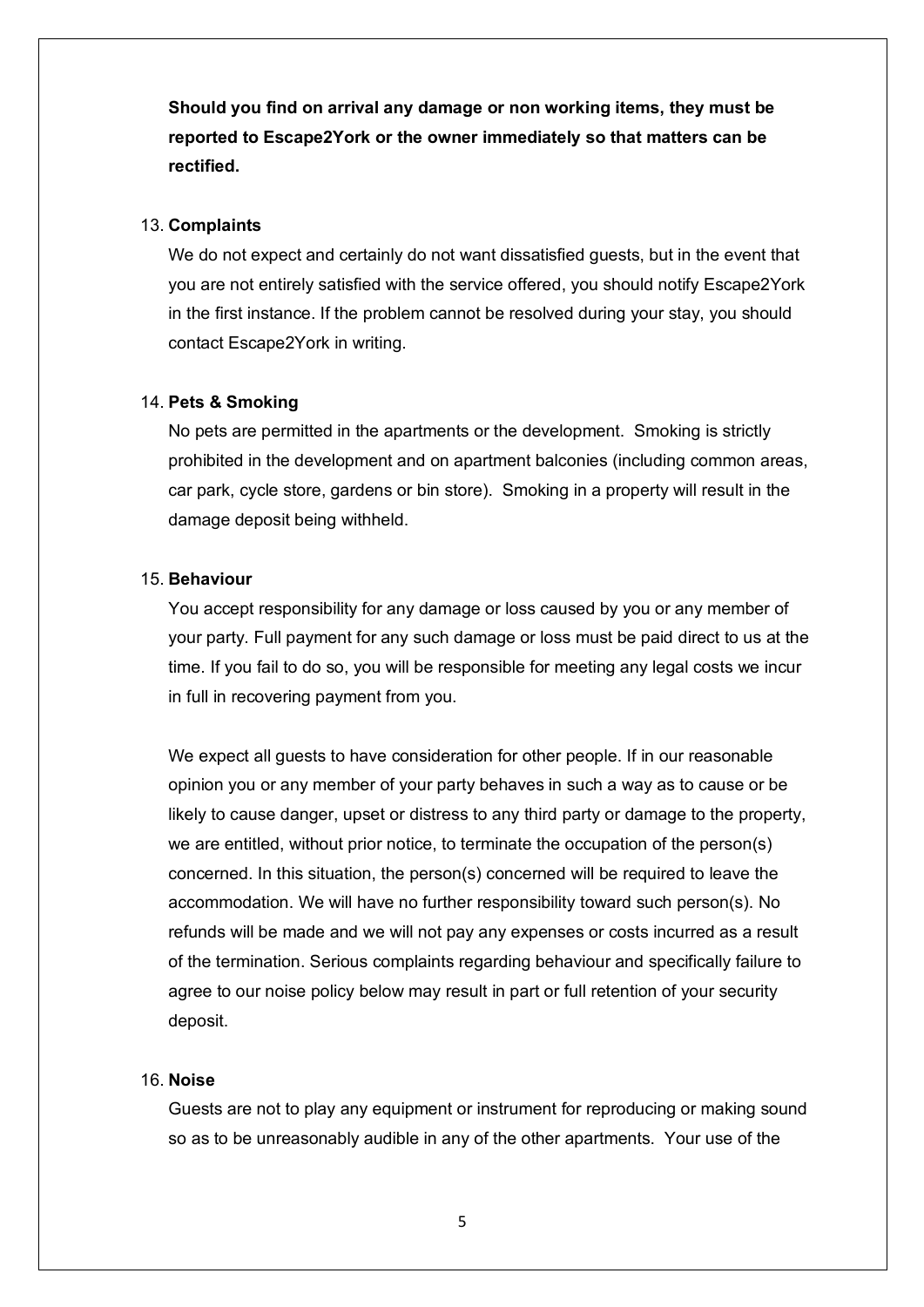property must not become a nuisance, cause damage or annoyance to the owners, or the occupiers of the neighbouring properties.

When arriving at or leaving the property (particularly in early morning and late evening) residents must be respectful of other residents and sensitive to their situation by avoiding loud conversations/shouting and preventing doors from slamming and closing loudly.

## 17. **Litter**

Guests are not allowed to throw or shake food or other articles or rubbish through the windows or French doors of the property. All rubbish must be placed in the bin store and segregated as required in the receptacles provided. Rubbish must not be allowed to build up or be stored in the apartment or any other part of the development except in the bin store.

#### 18. **Services, Inventory & Linen**

Escape2York cannot be held responsible for any failure or interruption of services to the apartment, including electricity and water or any damage, disruption or noise caused as a result of repair works being carried out in another part of the property. Where an inventory is provided, any discrepancies are to be reported to Escape2York within 24 hours of arrival otherwise it will be assumed that the inventory was correct. A linen change and cleaning service is carried out between each let. For any booking over 10 days a weekly clean and linen change will be organised (days will vary for each individual property).

#### 19. **Restrictions**

There are a number of restrictions at certain apartment locations. Full details are available on request.

#### 20. **Mail**

For security purposes we must advise all guests that use of the mail box is not permitted. Guests cannot register on the electoral roll with the City of York Council as the proprietor is the only one allowed to register. Escape2York as an agent does not hold a key to access any mail delivered.

Should guests be in breach of these terms and conditions Escape2York reserve the right to request that guests vacate their apartment within 24 hours.